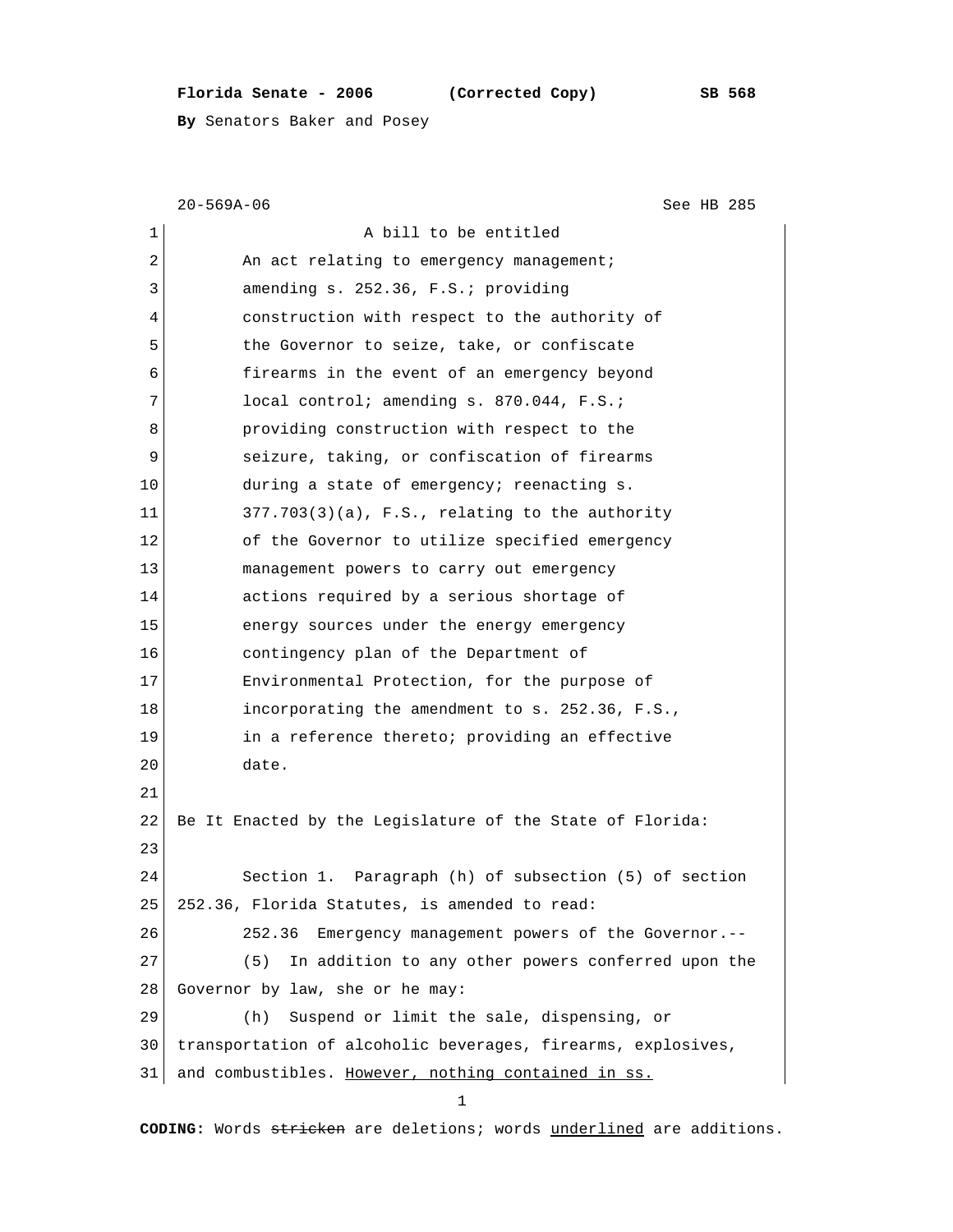**Florida Senate - 2006** (Corrected Copy) SB 568<br>20-569A-06 See HB 285  $20 - 569A - 06$ 

 1 252.31-252.90 shall be construed to authorize the seizure, 2 taking, or confiscation of firearms that are lawfully 3 possessed. 4 Section 2. Section 870.044, Florida Statutes, is 5 amended to read: 6 870.044 Automatic emergency measures.--Whenever the 7 public official declares that a state of emergency exists, 8 pursuant to s. 870.043, the following acts shall be prohibited 9 during the period of said emergency throughout the 10 jurisdiction: 11 (1) The sale of, or offer to sell, with or without 12 consideration, any ammunition or gun or other firearm of any 13 size or description. 14 (2) The intentional display, after the emergency is 15 declared, by or in any store or shop of any ammunition or gun 16 or other firearm of any size or description. 17 (3) The intentional possession in a public place of a 18 firearm by any person, except a duly authorized law 19 enforcement official or person in military service acting in 20 the official performance of her or his duty. 21 22 Nothing contained in this chapter shall be construed to 23 authorize the seizure, taking, or confiscation of firearms 24 that are lawfully possessed. 25 Section 3. For the purpose of incorporating the 26 amendment made by this act to section 252.36, Florida 27 Statutes, in a reference thereto, paragraph (a) of subsection 28 (3) of section 377.703, Florida Statutes, is reenacted to 29 read: 30 31

**CODING:** Words stricken are deletions; words underlined are additions.